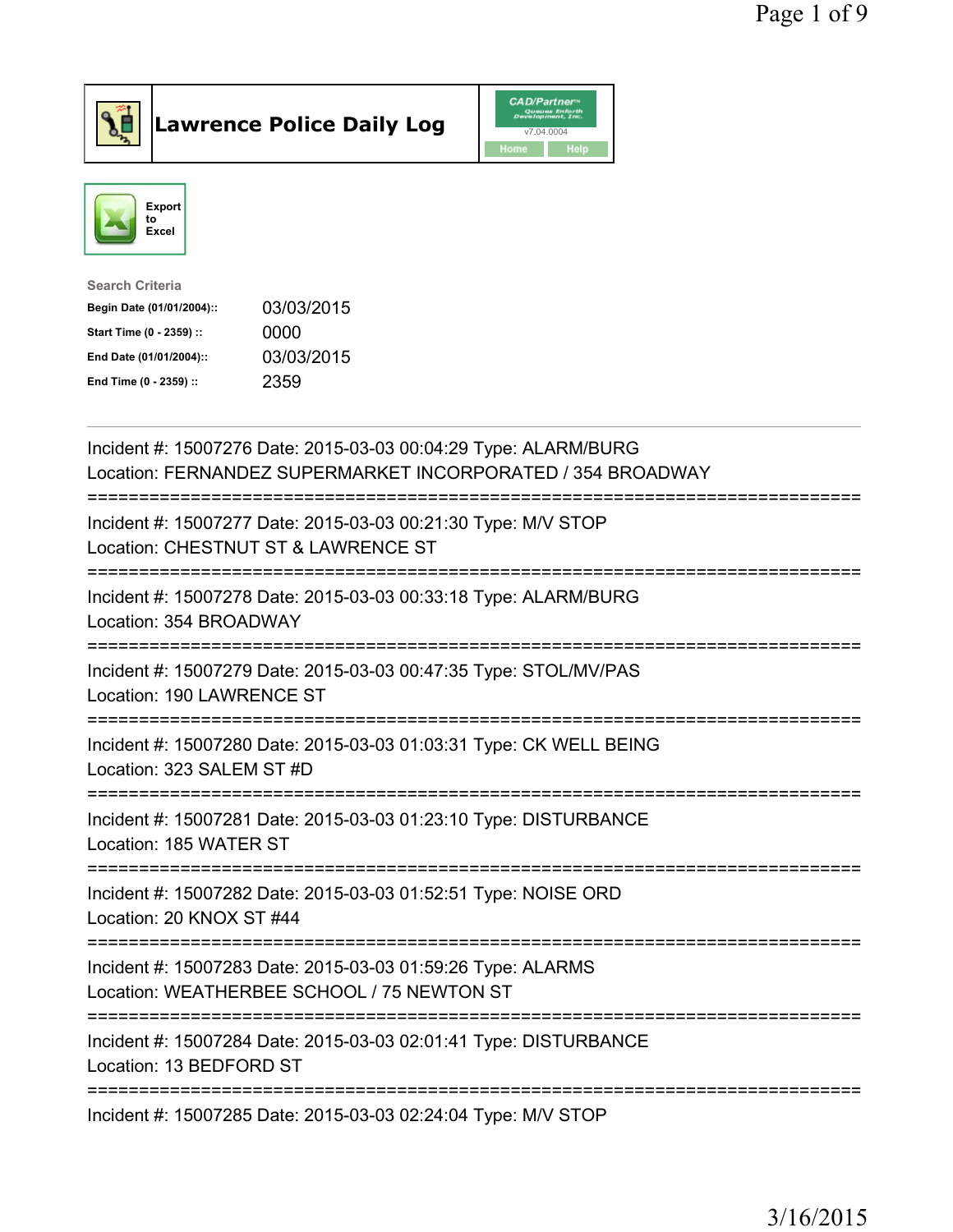| Location: 686PW8 JACKSON ST                                                                                                         |
|-------------------------------------------------------------------------------------------------------------------------------------|
| Incident #: 15007286 Date: 2015-03-03 02:34:44 Type: ALARMS<br>Location: 6 CHICKERING ST<br>================================        |
| Incident #: 15007287 Date: 2015-03-03 02:52:22 Type: ALARM/BURG<br>Location: ONE WAY RACING SHOP / 243 BROADWAY                     |
| Incident #: 15007288 Date: 2015-03-03 03:04:45 Type: M/V STOP<br>Location: RT 114                                                   |
| :=======================<br>Incident #: 15007289 Date: 2015-03-03 03:11:18 Type: MISSING PERS<br>Location: 18 BELLEVUE ST           |
| Incident #: 15007290 Date: 2015-03-03 03:34:16 Type: STOL/MV/PAS<br>Location: 19 KINGSTON ST                                        |
| Incident #: 15007291 Date: 2015-03-03 03:36:29 Type: NOISE ORD<br>Location: 20 ATKINSON ST FL 2                                     |
| Incident #: 15007292 Date: 2015-03-03 03:49:05 Type: TOW OF M/V<br>Location: TRESPASS TOW NH 116115 / 101 AMESBURY ST               |
| Incident #: 15007293 Date: 2015-03-03 03:53:16 Type: HIT & RUN M/V<br>Location: 4 MONMOUTH ST                                       |
| Incident #: 15007294 Date: 2015-03-03 04:04:21 Type: STOL/MV/PAS<br>Location: 44 THORNDIKE ST                                       |
| Incident #: 15007295 Date: 2015-03-03 04:30:58 Type: RECOV/STOL/MV<br>Location: CANAL ST & FRANKLIN ST                              |
| Incident #: 15007296 Date: 2015-03-03 04:31:52 Type: STOL/MV/PAS<br>Location: 986 ESSEX ST                                          |
| ==============================<br>Incident #: 15007297 Date: 2015-03-03 05:09:04 Type: VIO CITY ORD<br><b>Location: FLORENCE AV</b> |
| Incident #: 15007298 Date: 2015-03-03 05:29:17 Type: M/V STOP<br>Location: AMESBURY ST & LOWELL ST                                  |
| Incident #: 15007300 Date: 2015-03-03 05:32:36 Type: MAL DAMAGE<br>Location: 38 EXETER ST                                           |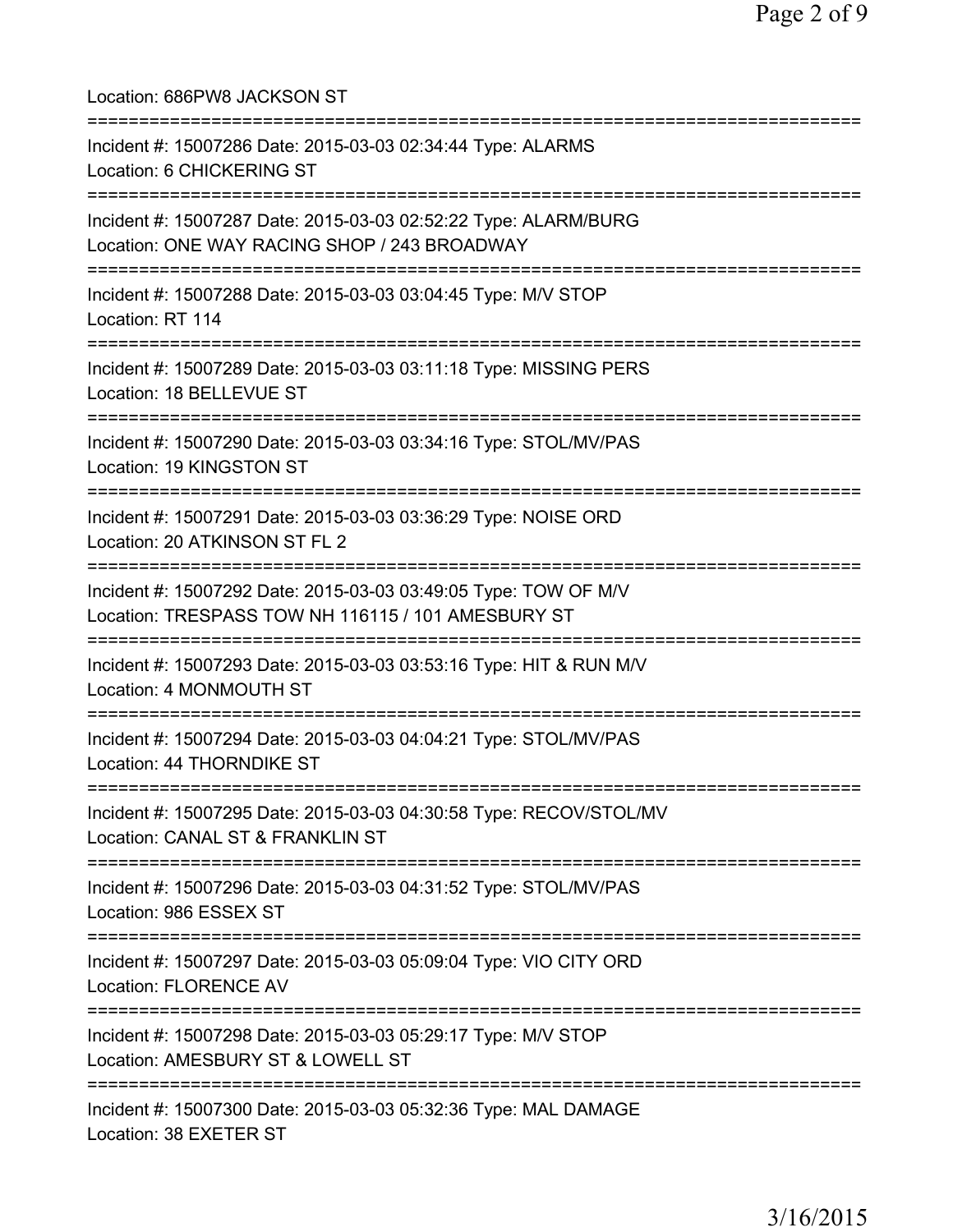| Incident #: 15007299 Date: 2015-03-03 05:32:40 Type: LARCENY/MV/PAST<br>Location: 112 MARSTON ST                                         |
|------------------------------------------------------------------------------------------------------------------------------------------|
| Incident #: 15007301 Date: 2015-03-03 06:15:30 Type: M/V STOP<br>Location: HAVERHILL ST & PROSPECT ST<br>=============================== |
| Incident #: 15007302 Date: 2015-03-03 07:06:57 Type: SUS PERS/MV<br>Location: 59 BOXFORD ST                                              |
| Incident #: 15007303 Date: 2015-03-03 07:21:16 Type: ALARM/BURG<br>Location: VECINA BEAUTY SUPPLY / 4 HAMPSHIRE ST                       |
| Incident #: 15007304 Date: 2015-03-03 07:29:21 Type: AUTO ACC/NO PI<br>Location: 233 PROSPECT ST                                         |
| Incident #: 15007305 Date: 2015-03-03 07:41:00 Type: ALARMS<br>Location: 176 ESSEX ST<br>======================================          |
| Incident #: 15007307 Date: 2015-03-03 08:07:54 Type: MEDIC SUPPORT<br>Location: 182 AMESBURY ST                                          |
| Incident #: 15007306 Date: 2015-03-03 08:10:44 Type: ALARMS<br>Location: 168 NEWBURY ST<br>======================================        |
| Incident #: 15007308 Date: 2015-03-03 08:22:59 Type: CLOSE STREET<br>Location: 119 MARKET ST                                             |
| Incident #: 15007309 Date: 2015-03-03 08:47:11 Type: DISTURBANCE<br>Location: 42 NESMITH ST<br>;===============================          |
| Incident #: 15007310 Date: 2015-03-03 08:50:23 Type: MV/BLOCKING<br>Location: CHESTER ST & CLIFTON ST                                    |
| Incident #: 15007311 Date: 2015-03-03 08:52:22 Type: ALARMS<br>Location: 290 WATER ST                                                    |
| Incident #: 15007312 Date: 2015-03-03 08:52:50 Type: ALARMS<br>Location: 36 HOLLY ST                                                     |
| Incident #: 15007313 Date: 2015-03-03 08:58:47 Type: MAL DAMAGE<br>Location: 15 ALBION ST FL 1                                           |
|                                                                                                                                          |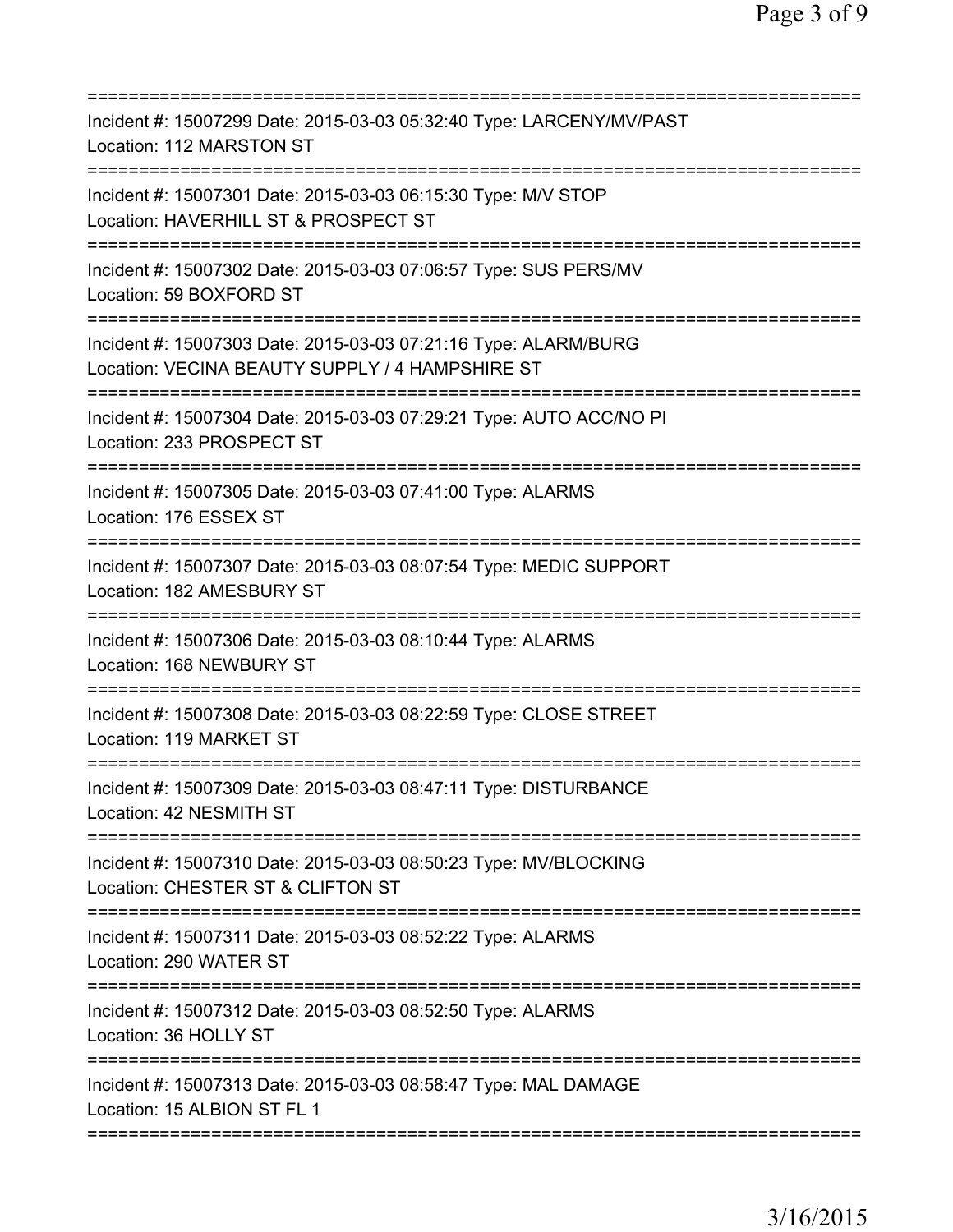| Incident #: 15007314 Date: 2015-03-03 09:09:24 Type: HIT & RUN M/V<br>Location: OAK ST & SHORT ST                           |
|-----------------------------------------------------------------------------------------------------------------------------|
| Incident #: 15007315 Date: 2015-03-03 09:28:22 Type: TRESPASSING<br>Location: 205 BROADWAY                                  |
| Incident #: 15007316 Date: 2015-03-03 09:40:57 Type: AUTO ACC/PI<br>Location: 417 CANAL ST                                  |
| Incident #: 15007317 Date: 2015-03-03 09:44:19 Type: MV/BLOCKING<br>Location: HAMPSHIRE ST & LOWELL ST                      |
| Incident #: 15007318 Date: 2015-03-03 09:45:54 Type: TOW OF M/V<br>Location: 195 WATER ST                                   |
| Incident #: 15007319 Date: 2015-03-03 10:07:39 Type: TOW OF M/V<br>Location: BUTLER ST & WARREN ST                          |
| Incident #: 15007320 Date: 2015-03-03 10:09:39 Type: AUTO ACC/NO PI<br>Location: RT 114 & N ANDOVER MALL                    |
| Incident #: 15007321 Date: 2015-03-03 10:23:10 Type: AUTO ACC/NO PI<br>Location: MCCANN LIQUORS / 253 S UNION ST            |
| Incident #: 15007322 Date: 2015-03-03 10:28:16 Type: TOW OF M/V<br>Location: 3 BRADFORD ST                                  |
| Incident #: 15007323 Date: 2015-03-03 10:47:57 Type: WARRANT SERVE<br>Location: 70 N PARISH RD                              |
| Incident #: 15007324 Date: 2015-03-03 10:48:51 Type: M/V STOP<br>Location: HAMPSHIRE ST & LOWELL ST                         |
| =========================<br>Incident #: 15007325 Date: 2015-03-03 11:10:04 Type: SUICIDE ATTEMPT<br>Location: 185 WATER ST |
| Incident #: 15007326 Date: 2015-03-03 11:20:20 Type: AUTO ACC/PED<br>Location: CUMBER / 320 S BROADWAY                      |
| Incident #: 15007327 Date: 2015-03-03 11:22:02 Type: SUICIDE ATTEMPT<br>Location: 216 BROADWAY #APT 2                       |
| Incident #: 15007328 Date: 2015-03-03 11:54:54 Type: AUTO ACC/NO PI                                                         |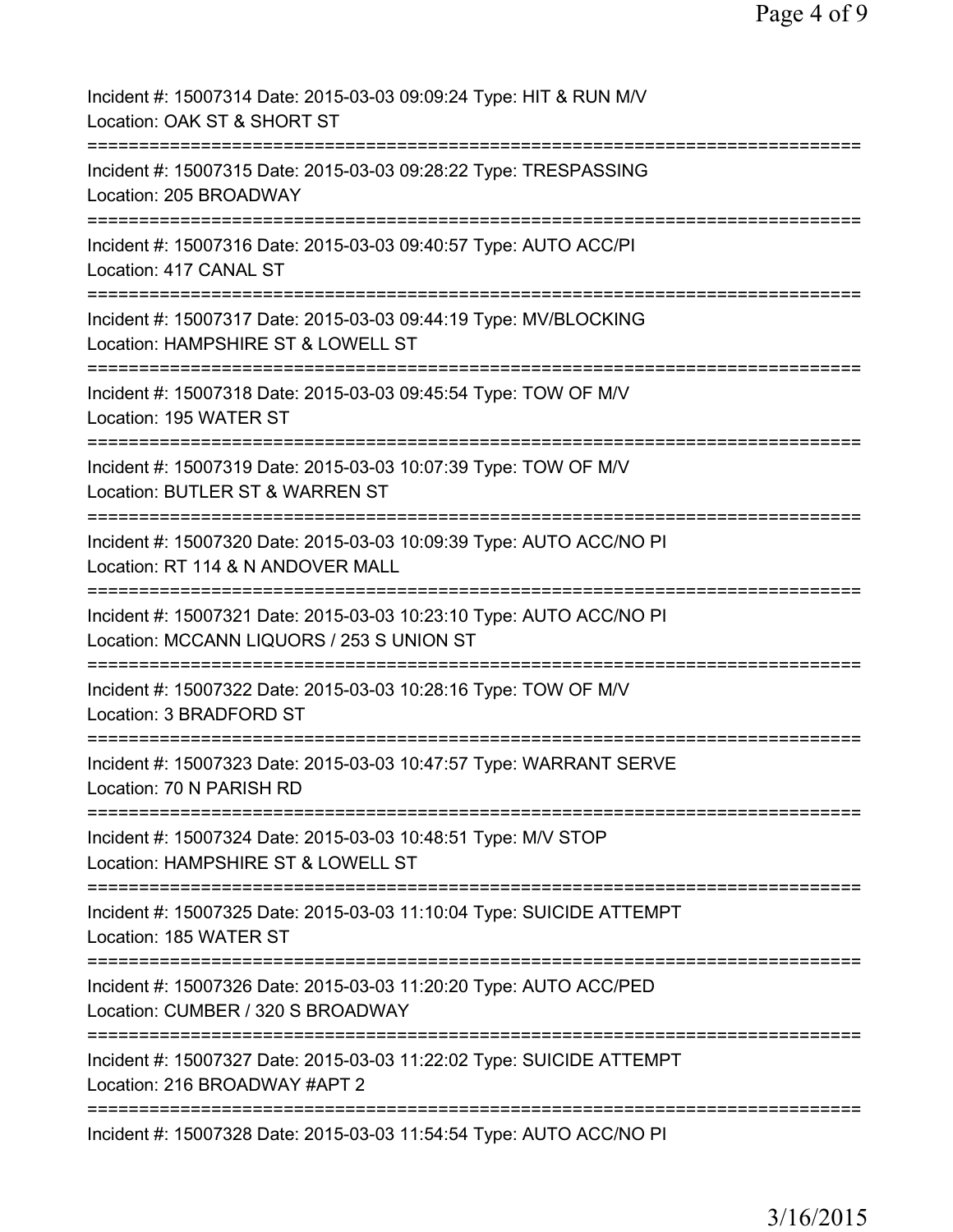=========================================================================== Incident #: 15007329 Date: 2015-03-03 12:10:22 Type: AUTO ACC/NO PI Location: ARAMARK UNIFORM CORPORATION / 110 GLENN ST =========================================================================== Incident #: 15007330 Date: 2015-03-03 12:25:47 Type: MV/BLOCKING Location: HAMILS LIQUORS / 678 HAVERHILL ST =========================================================================== Incident #: 15007331 Date: 2015-03-03 12:26:46 Type: MEDIC SUPPORT Location: 18 BELLEVUE ST =========================================================================== Incident #: 15007332 Date: 2015-03-03 12:49:38 Type: DRUG VIO Location: 4 WOODLAND ST =========================================================================== Incident #: 15007333 Date: 2015-03-03 12:52:16 Type: AUTO ACC/NO PI Location: ANDOVER ST & FOSTER ST =========================================================================== Incident #: 15007334 Date: 2015-03-03 12:57:56 Type: DOMESTIC/PROG Location: 285 ESSEX ST =========================================================================== Incident #: 15007335 Date: 2015-03-03 13:04:37 Type: M/V STOP Location: 513 HAMPSHIRE ST =========================================================================== Incident #: 15007336 Date: 2015-03-03 13:10:24 Type: MV/BLOCKING Location: 22 DEWEY ST =========================================================================== Incident #: 15007337 Date: 2015-03-03 13:16:24 Type: TOW OF M/V

Location: HAVERHILL ST & RAILROAD ST

Location: ESSEX ST & UNION ST

===========================================================================

Incident #: 15007338 Date: 2015-03-03 13:22:36 Type: KEEP PEACE Location: ARLINGTON SCHOOL / 150 ARLINGTON ST

===========================================================================

Incident #: 15007339 Date: 2015-03-03 13:27:58 Type: M/V STOP Location: 28 MELROSE ST

===========================================================================

Incident #: 15007340 Date: 2015-03-03 13:32:00 Type: AUTO ACC/NO PI

Location: 700 ESSEX ST

===========================================================================

Incident #: 15007341 Date: 2015-03-03 13:33:48 Type: LIC PLATE STO Location: 3 LENOX CIR

===========================================================================

Incident #: 15007342 Date: 2015-03-03 13:43:30 Type: MAL DAMAGE Location: 11 BROOKFIELD ST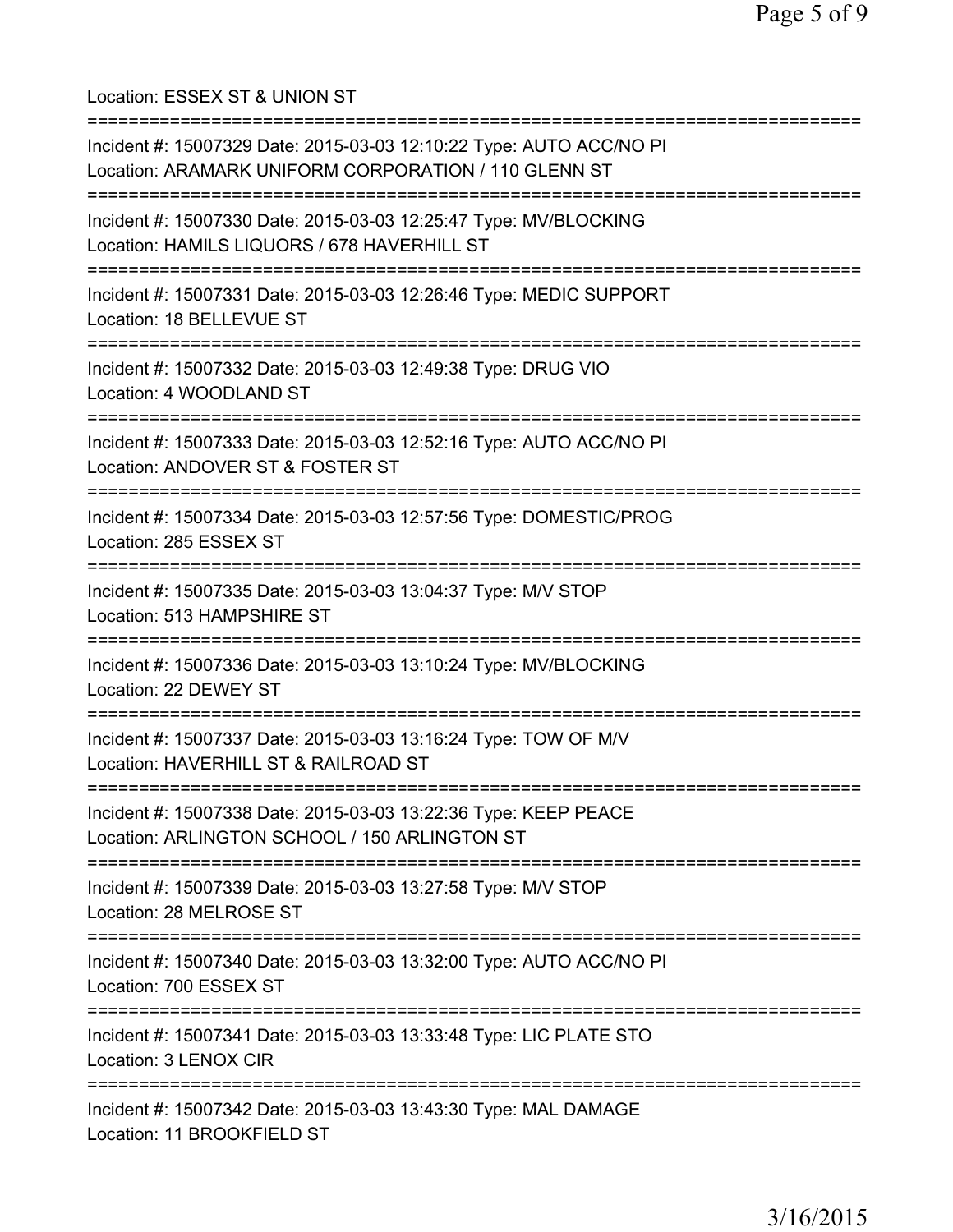| Incident #: 15007343 Date: 2015-03-03 13:49:36 Type: TOW OF M/V<br>Location: BRADFORD ST & HAMPSHIRE ST<br>========================                                       |
|---------------------------------------------------------------------------------------------------------------------------------------------------------------------------|
| Incident #: 15007344 Date: 2015-03-03 13:57:01 Type: TOW OF M/V<br><b>Location: CONCORD ST</b>                                                                            |
| Incident #: 15007345 Date: 2015-03-03 14:08:21 Type: SUS PERS/MV<br>Location: DUNKIN DONUTS / 104 MARSTON ST                                                              |
| ======================================<br>====================================<br>Incident #: 15007347 Date: 2015-03-03 14:10:49 Type: FRAUD<br>Location: 6 BENNINGTON ST |
| Incident #: 15007346 Date: 2015-03-03 14:15:54 Type: DRUG VIO<br>Location: E HAVERHILL ST & HIGH ST                                                                       |
| Incident #: 15007348 Date: 2015-03-03 14:26:45 Type: WARRANT SERVE<br>Location: 151 FARNHAM ST                                                                            |
| Incident #: 15007349 Date: 2015-03-03 14:42:00 Type: M/V STOP<br>Location: ANDOVER ST & INTERNATIONAL WY                                                                  |
| Incident #: 15007350 Date: 2015-03-03 14:48:38 Type: LOST PROPERTY<br>Location: 70 MELVIN ST                                                                              |
| Incident #: 15007351 Date: 2015-03-03 14:55:04 Type: TOW OF M/V<br>Location: 495 S                                                                                        |
| Incident #: 15007352 Date: 2015-03-03 15:19:43 Type: TOW OF M/V<br>Location: 79 ABBOTT ST                                                                                 |
| Incident #: 15007353 Date: 2015-03-03 15:29:43 Type: ASSSIT OTHER PD<br>Location: 64 MELVIN ST #BLD 12                                                                    |
| Incident #: 15007354 Date: 2015-03-03 15:32:15 Type: TOW OF M/V<br>Location: 87 ABBOTT ST                                                                                 |
| Incident #: 15007355 Date: 2015-03-03 15:40:02 Type: MV/BLOCKING<br>Location: 51 EUTAW ST                                                                                 |
| Incident #: 15007356 Date: 2015-03-03 15:42:34 Type: TOW OF M/V<br>Location: 271 ANDOVER ST                                                                               |
|                                                                                                                                                                           |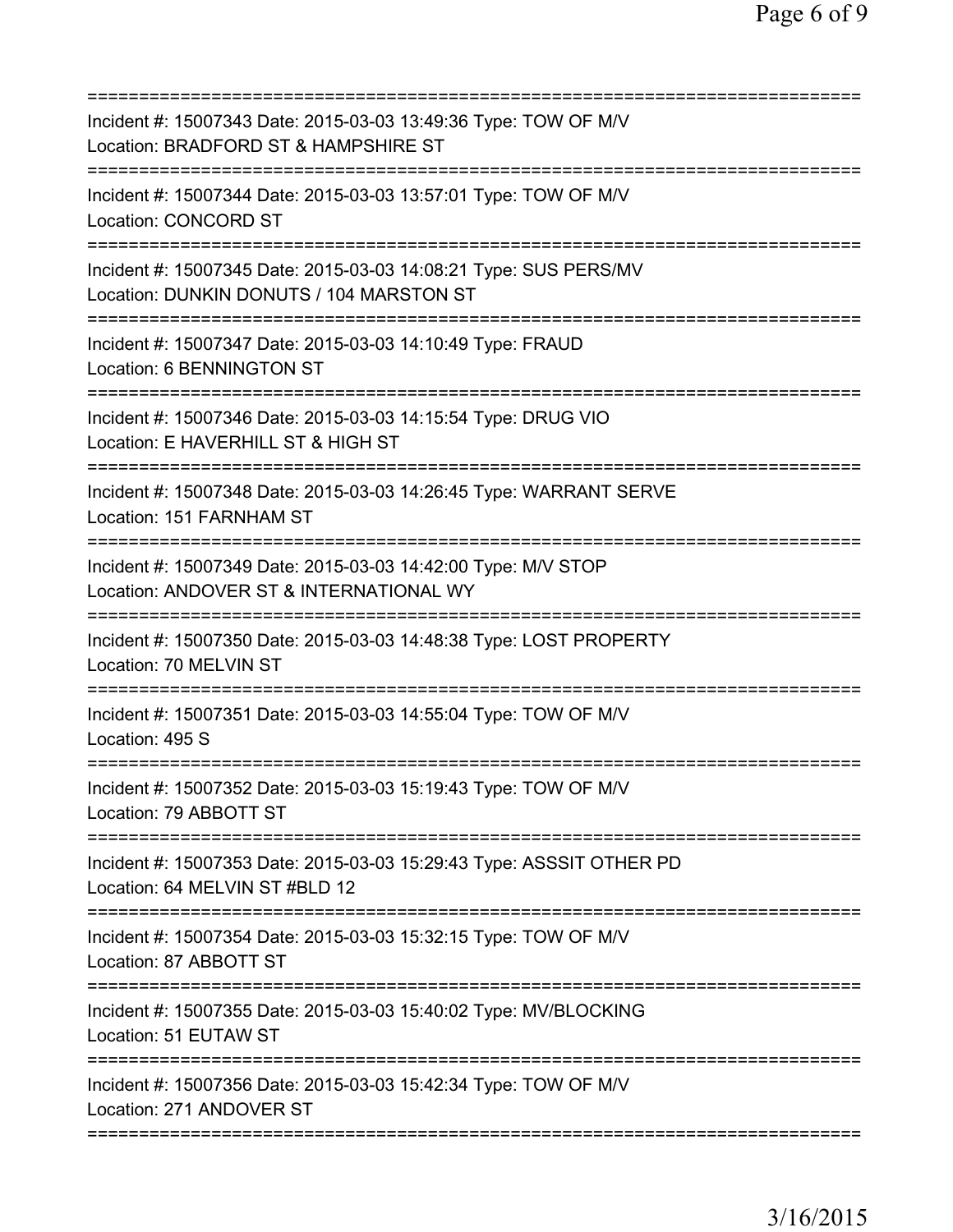| Incident #: 15007357 Date: 2015-03-03 15:44:31 Type: WARRANT SERVE<br>Location: 2 APPLETON ST                  |
|----------------------------------------------------------------------------------------------------------------|
| Incident #: 15007358 Date: 2015-03-03 15:57:30 Type: INVEST CONT<br>Location: 150 MYRTLE ST                    |
| Incident #: 15007359 Date: 2015-03-03 16:03:54 Type: AUTO ACC/NO PI<br>Location: JACKSON ST & KNOX ST          |
| Incident #: 15007360 Date: 2015-03-03 16:09:25 Type: AUTO ACC/PI<br>Location: ESSEX ST & HAMPSHIRE ST          |
| Incident #: 15007361 Date: 2015-03-03 16:16:43 Type: FIGHT<br>Location: 6 BROOK ST<br>===============          |
| Incident #: 15007362 Date: 2015-03-03 16:34:29 Type: MISSING PERS<br>Location: DAYBREAK SHELTER / 19 WINTER ST |
| Incident #: 15007363 Date: 2015-03-03 16:36:01 Type: TOW OF M/V<br>Location: HAMPSHIRE ST & VALLEY ST          |
| Incident #: 15007364 Date: 2015-03-03 16:40:37 Type: LIC PLATE STO<br>Location: 490 HAMPSHIRE ST               |
| Incident #: 15007365 Date: 2015-03-03 16:59:14 Type: MV/BLOCKING<br>Location: ARBOR ST & ESSEX ST              |
| Incident #: 15007366 Date: 2015-03-03 17:07:06 Type: KEEP PEACE<br>Location: 187 PARK ST #LEFT                 |
| Incident #: 15007367 Date: 2015-03-03 17:31:33 Type: M/V STOP<br><b>Location: CENTRAL BRIDGE</b>               |
| Incident #: 15007368 Date: 2015-03-03 17:35:05 Type: HIT & RUN M/V<br>Location: 22 E HAVERHILL ST              |
| Incident #: 15007369 Date: 2015-03-03 17:59:48 Type: M/V STOP<br><b>Location: BURKE ST</b>                     |
| Incident #: 15007370 Date: 2015-03-03 18:31:40 Type: HIT & RUN M/V<br>Location: 491 HAVERHILL ST               |
| Incident #: 15007371 Date: 2015-03-03 18:50:45 Type: WIRE DOWN                                                 |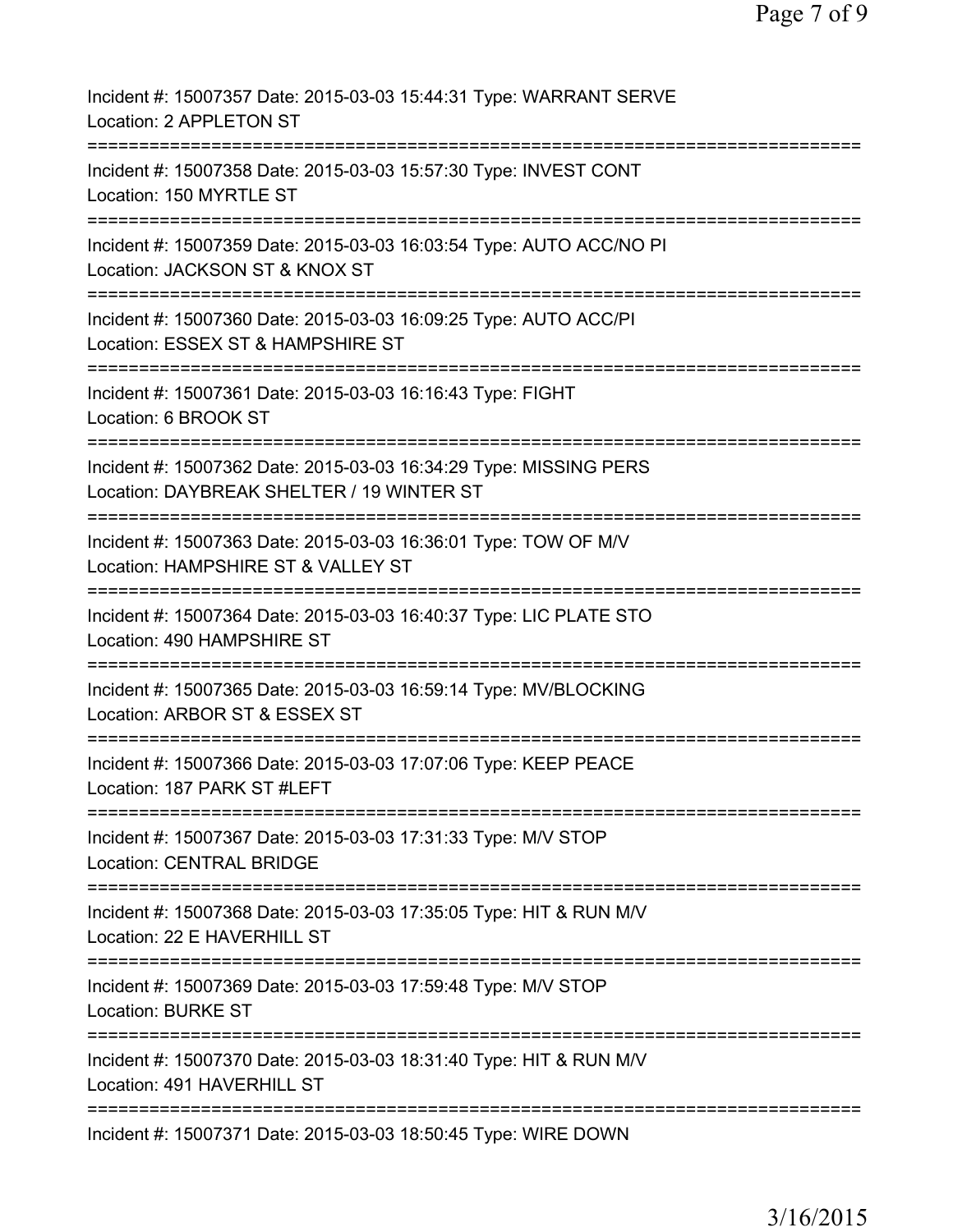Location: BOXFORD ST & FOSTER ST =========================================================================== Incident #: 15007372 Date: 2015-03-03 18:58:00 Type: AUTO ACC/NO PI Location: LEE CHEN RESTARAUNT / 230 WINTHROP AV =========================================================================== Incident #: 15007373 Date: 2015-03-03 18:58:41 Type: ANIMAL COMPL Location: 269 E HAVERHILL ST =========================================================================== Incident #: 15007374 Date: 2015-03-03 19:04:37 Type: ALARM/BURG Location: LEONARD SCHOOL / 60 ALLEN ST =========================================================================== Incident #: 15007375 Date: 2015-03-03 19:15:15 Type: SUS PERS/MV Location: BURKE ST =========================================================================== Incident #: 15007376 Date: 2015-03-03 19:33:24 Type: ALARM/BURG Location: PEOPLES UNITED BANK / 10 S BROADWAY =========================================================================== Incident #: 15007377 Date: 2015-03-03 19:58:55 Type: SUS PERS/MV Location: 95 SPRINGFIELD ST =========================================================================== Incident #: 15007378 Date: 2015-03-03 20:20:56 Type: SUICIDE ATTEMPT Location: 1 GENERAL ST =========================================================================== Incident #: 15007379 Date: 2015-03-03 20:21:48 Type: WARRANT SERVE Location: 86 S BROADWAY =========================================================================== Incident #: 15007380 Date: 2015-03-03 21:26:11 Type: FIGHT Location: 74 WATER ST =========================================================================== Incident #: 15007381 Date: 2015-03-03 22:06:24 Type: M/V STOP Location: COMMON ST & HAMPSHIRE ST =========================================================================== Incident #: 15007382 Date: 2015-03-03 22:34:17 Type: 209A/SERVE Location: 150 E HAVERHILL ST =========================================================================== Incident #: 15007383 Date: 2015-03-03 22:35:29 Type: AMBULANCE ASSSI Location: 46 PERRY AV FL 1 =========================================================================== Incident #: 15007384 Date: 2015-03-03 22:48:35 Type: ALARM/HOLD Location: PEOPLES UNITED BANK/9787257530 / 10 S BROADWAY =========================================================================== Incident #: 15007385 Date: 2015-03-03 23:27:50 Type: DOMESTIC/PROG Location: 162 ABBOTT ST #FRONT FL 1